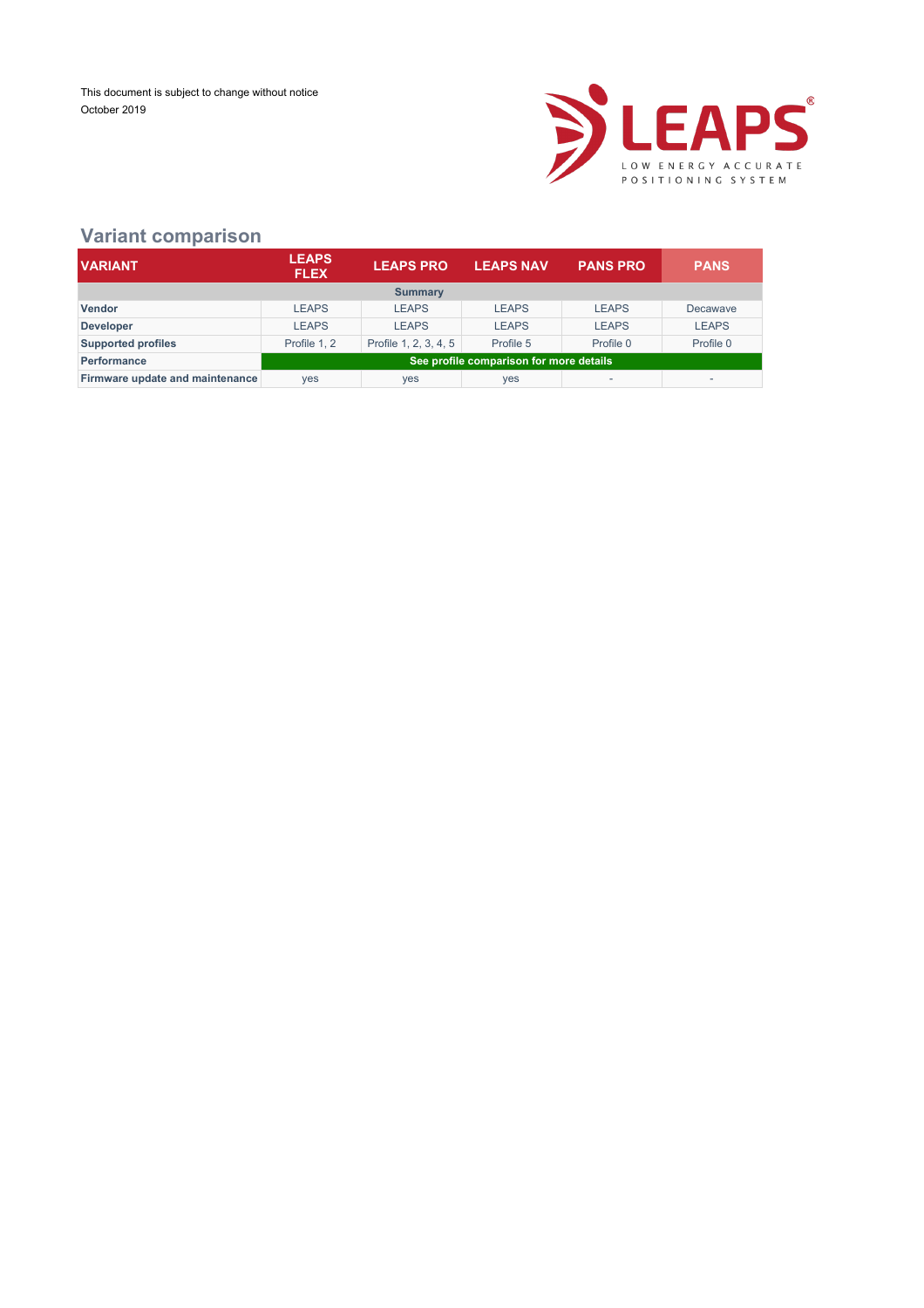

### **Solution comparison**

|                                     | <b>LEAPS</b> | <b>PANS PRO</b> | <b>PANS</b>  |  |  |  |  |  |
|-------------------------------------|--------------|-----------------|--------------|--|--|--|--|--|
| <b>Summary</b>                      |              |                 |              |  |  |  |  |  |
| <b>Vendor</b>                       | <b>LEAPS</b> | <b>LEAPS</b>    | Decawave     |  |  |  |  |  |
| <b>Developer</b>                    | <b>LEAPS</b> | <b>LEAPS</b>    | <b>LEAPS</b> |  |  |  |  |  |
| Use in production deployment        | Yes          | Yes             | Limited      |  |  |  |  |  |
| <b>Extendable with more devices</b> | Yes          | Yes             | Yes          |  |  |  |  |  |
| Firmware update and maintenance     | Yes          | Bug fixes       | <b>No</b>    |  |  |  |  |  |

|                                         | <b>Software features</b>             |                                      |                              |  |  |  |  |  |
|-----------------------------------------|--------------------------------------|--------------------------------------|------------------------------|--|--|--|--|--|
| See profile comparison for more details |                                      |                                      |                              |  |  |  |  |  |
| <b>Location capability</b>              | TWR, TDOA, RTDOA                     | TWR only                             | <b>TWR only</b>              |  |  |  |  |  |
| Max. update rate                        | up to 50 Hz                          | $10$ Hz                              | $10$ Hz                      |  |  |  |  |  |
| <b>Total update capacity</b>            | up to 700 Hz                         | 150 Hz                               | 150 Hz                       |  |  |  |  |  |
| Max. measurements per update            | up to 30                             | 4                                    | $\overline{4}$               |  |  |  |  |  |
| <b>Routing UWB backhaul</b>             | <b>Yes</b>                           | <b>No</b>                            | <b>No</b>                    |  |  |  |  |  |
| <b>Security</b>                         | <b>Yes</b>                           | <b>No</b>                            | <b>No</b>                    |  |  |  |  |  |
| Data server                             | Advanced                             | Advanced                             | Basic (duplicity filtration) |  |  |  |  |  |
| Data latency on server                  | 50 ms (depends on profile)           | update rate $+50$ ms                 | update rate $+50$ ms         |  |  |  |  |  |
| Remote events and commands              | Yes                                  | Yes                                  | <b>No</b>                    |  |  |  |  |  |
| <b>Bluetooth API</b>                    | Advanced (new)                       | <b>Basic</b>                         | <b>Basic</b>                 |  |  |  |  |  |
| <b>Bluetooth Security</b>               | Yes                                  | <b>No</b>                            | <b>No</b>                    |  |  |  |  |  |
| <b>LEAPS / DRTLS Android Manager</b>    | Advanced                             | <b>Basic</b>                         | <b>Basic</b>                 |  |  |  |  |  |
|                                         | <b>Hardware features</b>             |                                      |                              |  |  |  |  |  |
| <b>Mounting options</b>                 | Camera mount                         | Camera mount                         | Unknown                      |  |  |  |  |  |
| <b>Enclosures for all devices</b>       | <b>Yes</b>                           | Yes                                  | Partially (not for RPI)      |  |  |  |  |  |
| <b>Power supply</b>                     | USB, 10-36V, PoE, battery<br>backup  | USB, 10-36V, PoE, battery<br>backup  | USB, 5V, battery backup      |  |  |  |  |  |
| <b>Connectivity</b>                     | Ethernet<br>WIFI (will be available) | Ethernet<br>WIFI (will be available) | RPI (Ethernet, WIFI)         |  |  |  |  |  |
| Gateway using Raspberry PI (RPI)        | <b>No</b>                            | <b>No</b>                            | Yes                          |  |  |  |  |  |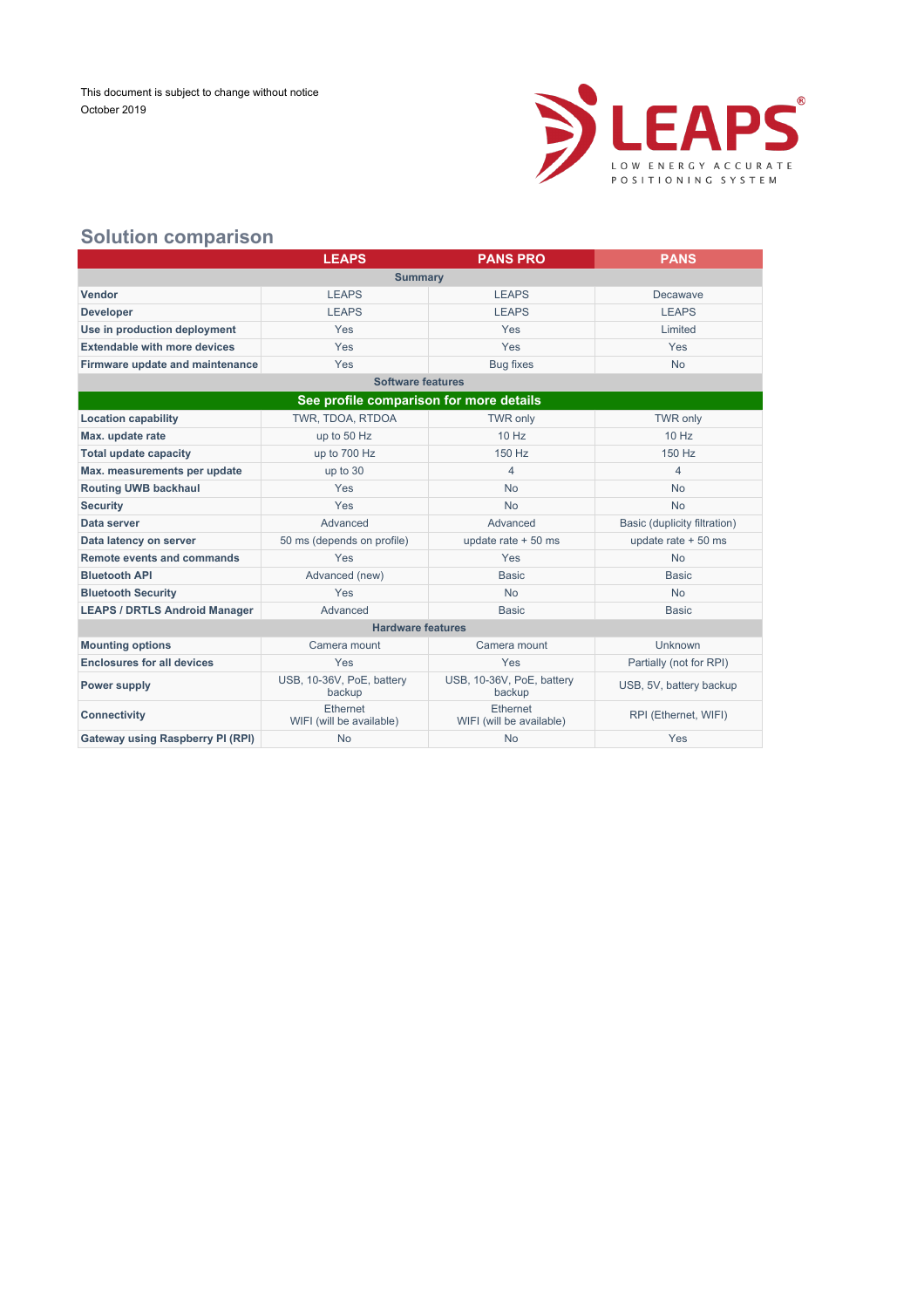

## **Profile comparison**

|                                        | <b>PROFILE 0</b>                                                                       | <b>PROFILE 1</b>                                                                                                                                                                                                                                                                                                                                                                                                                                                                                                                                                                                     | <b>PROFILE 2</b>                          | <b>PROFILE 3</b>                                                                                                                                                                                                                       | <b>PROFILE 4</b>                                                                                                                                                       | <b>PROFILE 5</b>                                                                                                                                                                                            |  |
|----------------------------------------|----------------------------------------------------------------------------------------|------------------------------------------------------------------------------------------------------------------------------------------------------------------------------------------------------------------------------------------------------------------------------------------------------------------------------------------------------------------------------------------------------------------------------------------------------------------------------------------------------------------------------------------------------------------------------------------------------|-------------------------------------------|----------------------------------------------------------------------------------------------------------------------------------------------------------------------------------------------------------------------------------------|------------------------------------------------------------------------------------------------------------------------------------------------------------------------|-------------------------------------------------------------------------------------------------------------------------------------------------------------------------------------------------------------|--|
| <b>Availability</b>                    | <b>Jan 2020</b>                                                                        | <b>Jan 2020</b>                                                                                                                                                                                                                                                                                                                                                                                                                                                                                                                                                                                      | <b>Jan 2020</b>                           | Q1 2020                                                                                                                                                                                                                                | Q2 2020                                                                                                                                                                | <b>Jan 2020</b>                                                                                                                                                                                             |  |
| <b>LEAPS Variant</b>                   | <b>PANS, PANS</b><br><b>PRO</b>                                                        | <b>LEAPS</b><br><b>FLEX/PRO</b>                                                                                                                                                                                                                                                                                                                                                                                                                                                                                                                                                                      | <b>LEAPS</b><br><b>FLEX/PRO</b>           | <b>LEAPS PRO</b>                                                                                                                                                                                                                       | <b>LEAPS PRO</b>                                                                                                                                                       | <b>LEAPS</b><br><b>NAV/PRO</b>                                                                                                                                                                              |  |
| <b>Supported hardware</b>              | <b>DWM1001</b>                                                                         | <b>DWM1001</b>                                                                                                                                                                                                                                                                                                                                                                                                                                                                                                                                                                                       | DWM1001                                   | DWM1001                                                                                                                                                                                                                                | DWM1001                                                                                                                                                                | <b>DWM1001</b>                                                                                                                                                                                              |  |
|                                        | <b>Overview</b>                                                                        |                                                                                                                                                                                                                                                                                                                                                                                                                                                                                                                                                                                                      |                                           |                                                                                                                                                                                                                                        |                                                                                                                                                                        |                                                                                                                                                                                                             |  |
| <b>Summary</b>                         |                                                                                        | Very flexible system capable of navigation and<br>tracking with simple deployment, low infrastructure<br>cost and flexible Tag configuration.<br>Applications include navigation of visitors in<br>museums, robots in agriculture, and vehicles in<br>warehouse or equipments in construction.<br>Tracking applications include stage lighting control,<br>motorbikes inventory in parking lots or customer's<br>behaviour study in groceries.<br>Data telemetry permits the creation of network of<br>IoT devices to remotely collect data and to control<br>the devices with deterministic timing. |                                           | Tracking of fast<br>moving objects<br>with high<br>accuracy, low<br>latency and<br>deterministic<br>timing like<br>athletes, forklifts<br>and vehicles.<br>Navigation of<br>fast moving<br>objects like<br>AGVs, drones<br>and robots. | Very low power<br>tracking of<br>objects like<br>assets in<br>warehouses.<br>personnel in<br>hospitals,<br>forklifts in<br>logistics and<br>animals in<br>agriculture. | Navigation of<br>very fast<br>moving objects<br>like cars in an<br>underground<br>parking garage,<br>drones in<br>buildings and<br>vehicles in<br>warehouses.<br>This allows low<br>cost<br>infrastructure. |  |
| <b>Location modes</b>                  | Navigation,<br>Tracking                                                                | Navigation,<br>Tracking                                                                                                                                                                                                                                                                                                                                                                                                                                                                                                                                                                              | Navigation,<br>Tracking                   | Navigation,<br>Tracking                                                                                                                                                                                                                | Tracking                                                                                                                                                               | Navigation                                                                                                                                                                                                  |  |
| Location technique (see FAQ)           | <b>TWR</b>                                                                             | TWR, RTDOA                                                                                                                                                                                                                                                                                                                                                                                                                                                                                                                                                                                           | TWR, RTDOA                                | TWR, TTDOA,<br><b>RTDOA</b>                                                                                                                                                                                                            | <b>TDOA</b>                                                                                                                                                            | <b>RTDOA</b>                                                                                                                                                                                                |  |
| <b>Total update capacity - Tag</b>     | <b>TWR: 150 Hz</b>                                                                     | <b>TWR: 150 Hz</b><br><b>RTDOA: 10 Hz</b>                                                                                                                                                                                                                                                                                                                                                                                                                                                                                                                                                            | <b>TWR: 330 Hz</b><br><b>RTDOA: 10 Hz</b> | <b>TWR/TTDOA:</b><br><b>TBD</b><br>RTDOA: 20 Hz                                                                                                                                                                                        | <b>TDOA: TBD</b>                                                                                                                                                       | RTDOA: 50 Hz                                                                                                                                                                                                |  |
| <b>Max. Tag Update rate</b>            | 10Hz                                                                                   | 10Hz                                                                                                                                                                                                                                                                                                                                                                                                                                                                                                                                                                                                 | 10Hz                                      | 20Hz                                                                                                                                                                                                                                   | <b>TBD</b>                                                                                                                                                             | 50Hz                                                                                                                                                                                                        |  |
| <b>Location engine</b>                 | Tag                                                                                    | Tag                                                                                                                                                                                                                                                                                                                                                                                                                                                                                                                                                                                                  | Tag                                       | <b>TWR/TTDOA:</b><br>Server<br><b>RTDOA: Tag</b>                                                                                                                                                                                       | Server                                                                                                                                                                 | Tag                                                                                                                                                                                                         |  |
| <b>User data (Telemetry)</b>           | Uplink,<br><b>Downlink</b>                                                             | Uplink,<br><b>Downlink</b>                                                                                                                                                                                                                                                                                                                                                                                                                                                                                                                                                                           | Uplink,<br><b>Downlink</b>                | Uplink,<br><b>Downlink</b>                                                                                                                                                                                                             | <b>No</b>                                                                                                                                                              | <b>No</b>                                                                                                                                                                                                   |  |
| User data length per update<br>[Bytes] | 34 B                                                                                   | 26 B                                                                                                                                                                                                                                                                                                                                                                                                                                                                                                                                                                                                 | 26 B                                      | 26 B                                                                                                                                                                                                                                   | <b>No</b>                                                                                                                                                              | <b>No</b>                                                                                                                                                                                                   |  |
| <b>UWB Backhaul (see FAQ)</b>          | Non-routing                                                                            | Routing                                                                                                                                                                                                                                                                                                                                                                                                                                                                                                                                                                                              | Non-routing                               | Non-routing                                                                                                                                                                                                                            | <b>No</b>                                                                                                                                                              | No                                                                                                                                                                                                          |  |
| Ethernet backhaul (see FAQ)            | Optional                                                                               | Optional                                                                                                                                                                                                                                                                                                                                                                                                                                                                                                                                                                                             | Optional                                  | Required                                                                                                                                                                                                                               | Required                                                                                                                                                               | <b>No</b>                                                                                                                                                                                                   |  |
| <b>Security</b>                        | <b>No</b>                                                                              | Yes                                                                                                                                                                                                                                                                                                                                                                                                                                                                                                                                                                                                  | Yes                                       | Yes                                                                                                                                                                                                                                    | <b>TBD</b>                                                                                                                                                             | Yes                                                                                                                                                                                                         |  |
| Tag slot reservation (see FAQ)         | Roaming                                                                                | Roaming                                                                                                                                                                                                                                                                                                                                                                                                                                                                                                                                                                                              | Roaming                                   | Dedicated                                                                                                                                                                                                                              | Probabilistic                                                                                                                                                          |                                                                                                                                                                                                             |  |
| Suitable area                          | Open-space,<br>complex<br>building                                                     | Open-space,<br>complex<br>building                                                                                                                                                                                                                                                                                                                                                                                                                                                                                                                                                                   | Open-space,<br>complex<br>building        | Open-space,<br>complex<br>building                                                                                                                                                                                                     | Open-space                                                                                                                                                             | Open-space,<br>complex<br>building                                                                                                                                                                          |  |
| Infrastructure cost                    | Low / Medium                                                                           | Low / Medium                                                                                                                                                                                                                                                                                                                                                                                                                                                                                                                                                                                         | Low / Medium                              | Medium / High                                                                                                                                                                                                                          | Medium / High                                                                                                                                                          | Low                                                                                                                                                                                                         |  |
| <b>LEAPS Android Manager</b>           | Yes                                                                                    | Yes                                                                                                                                                                                                                                                                                                                                                                                                                                                                                                                                                                                                  | Yes                                       | Yes                                                                                                                                                                                                                                    | Yes                                                                                                                                                                    | Yes                                                                                                                                                                                                         |  |
| <b>LEAPS Web Manager</b>               | Yes                                                                                    | Yes                                                                                                                                                                                                                                                                                                                                                                                                                                                                                                                                                                                                  | Yes                                       | Yes                                                                                                                                                                                                                                    | Yes                                                                                                                                                                    | Yes                                                                                                                                                                                                         |  |
| Data server                            | <b>PANS:</b><br><b>Basic (duplicity</b><br>filtration)<br><b>PANS PRO:</b><br>Advanced | Advanced                                                                                                                                                                                                                                                                                                                                                                                                                                                                                                                                                                                             | Advanced                                  | Advanced                                                                                                                                                                                                                               | Advanced                                                                                                                                                               | No                                                                                                                                                                                                          |  |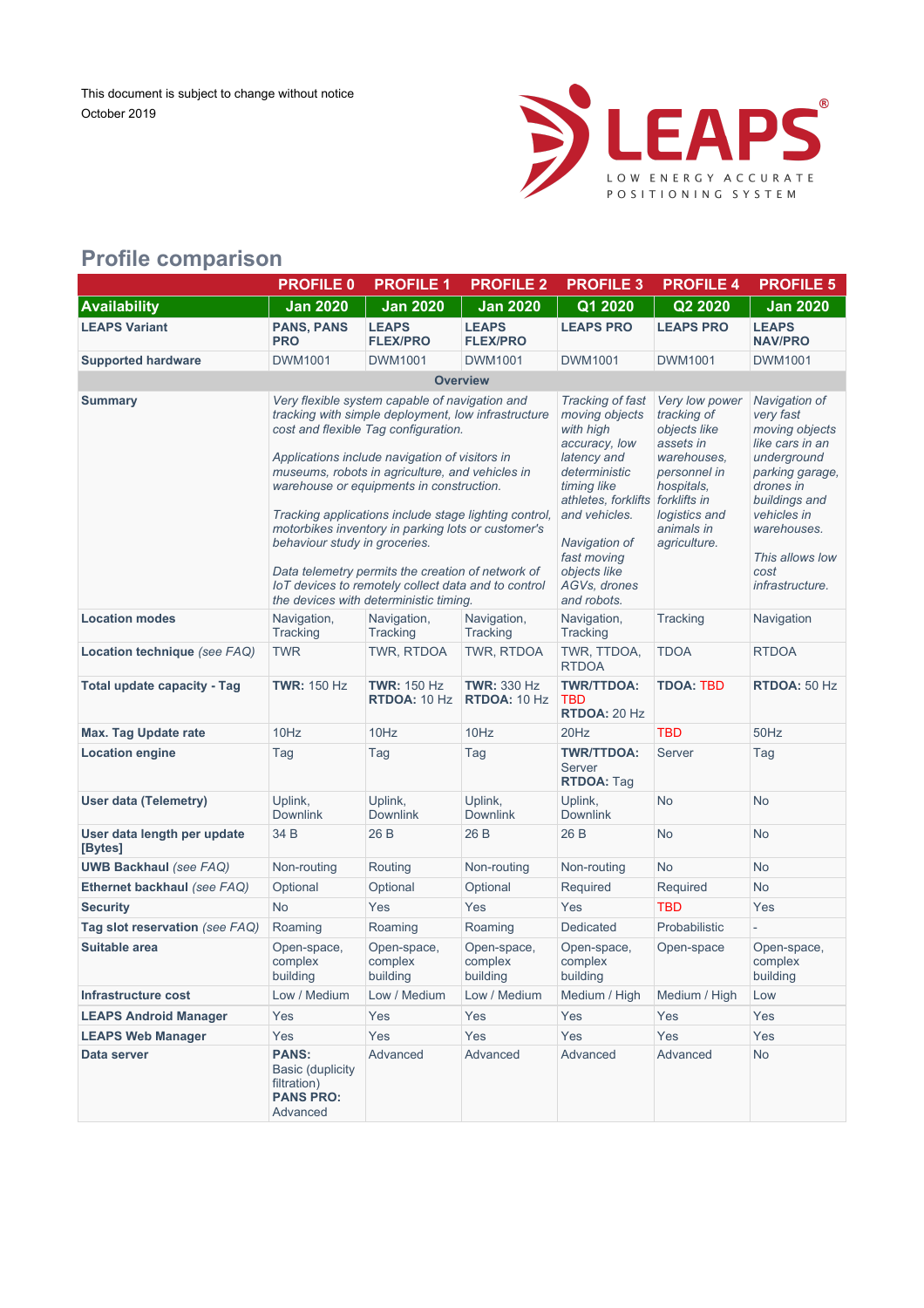| <b>Data Server API</b>                                                        | <b>PANS:</b><br><b>MQTT 3.1.1</b><br><b>PANS PRO:</b><br>Various<br>connectors<br>(MQTT, AWS<br>$I \circ T, $                                                                                                                           | Various<br>connectors<br>(MQTT, AWS<br>$I \circ T, \ldots$                                                                                                                                                                                                         | Various<br>connectors<br>(MQTT, AWS<br>$I \circ T, $                                                                                                                                                                                                             | Various<br>connectors<br>(MQTT, AWS<br>$I \circ T, \ldots$                   | Various<br>connectors<br>(MQTT, AWS<br>$I \circ T, \ldots$                                                                                                       | <b>No</b>                                                           |
|-------------------------------------------------------------------------------|-----------------------------------------------------------------------------------------------------------------------------------------------------------------------------------------------------------------------------------------|--------------------------------------------------------------------------------------------------------------------------------------------------------------------------------------------------------------------------------------------------------------------|------------------------------------------------------------------------------------------------------------------------------------------------------------------------------------------------------------------------------------------------------------------|------------------------------------------------------------------------------|------------------------------------------------------------------------------------------------------------------------------------------------------------------|---------------------------------------------------------------------|
| On-module API (see FAQ)                                                       | Bluetooth,<br>UART, SPI,<br>Debug Shell,<br>User<br>Application                                                                                                                                                                         | Bluetooth (new,<br>encrypted),<br>UART, SPI,<br>USB, Debug<br>Shell                                                                                                                                                                                                | Bluetooth (new,<br>encrypted),<br>UART, SPI,<br>USB, Debug<br>Shell                                                                                                                                                                                              | Bluetooth (new,<br>encrypted),<br>UART, SPI,<br>USB, Debug<br>Shell          | Bluetooth (new,<br>encrypted),<br>UART, SPI,<br>USB, Debug<br>Shell                                                                                              | Bluetooth (new,<br>encrypted),<br>UART, SPI,<br>USB, Debug<br>Shell |
| Uplink data availability (see<br>FAQ)                                         | Location only:<br>Bluetooth, SPI,<br>Shell<br>Location & User<br>data: Data<br>Server                                                                                                                                                   | Bluetooth,<br>UART, SPI,<br>Data Server                                                                                                                                                                                                                            | Bluetooth,<br>UART, SPI,<br>Data Server                                                                                                                                                                                                                          | Bluetooth,<br>UART, SPI,<br>Data Server                                      | Bluetooth,<br>UART, SPI,<br>Data Server                                                                                                                          |                                                                     |
| <b>Power consumption</b>                                                      | Tag:<br>low/medium<br>Anchor:<br>medium                                                                                                                                                                                                 | Tag:<br>low/medium<br>Anchor:<br>medium                                                                                                                                                                                                                            | Tag:<br>low/medium<br>Anchor:<br>medium                                                                                                                                                                                                                          | Tag:<br>low/medium<br><b>Anchor:</b> high                                    | <b>Tag: low</b><br>Anchor: high                                                                                                                                  | Tag:<br>low/medium<br>Anchor:<br>medium                             |
|                                                                               | <b>PROFILE 0</b>                                                                                                                                                                                                                        | <b>PROFILE 1</b>                                                                                                                                                                                                                                                   | <b>PROFILE 2</b>                                                                                                                                                                                                                                                 | <b>PROFILE 3</b>                                                             | <b>PROFILE 4</b>                                                                                                                                                 | <b>PROFILE 5</b>                                                    |
|                                                                               |                                                                                                                                                                                                                                         |                                                                                                                                                                                                                                                                    | <b>Tag Technical Details</b>                                                                                                                                                                                                                                     |                                                                              |                                                                                                                                                                  |                                                                     |
| Max. update rate - Tag<br>(Location Data, User Data)                          | 10 Hz (100 ms)                                                                                                                                                                                                                          | 10 Hz (100 ms)                                                                                                                                                                                                                                                     | 10 Hz (100 ms)                                                                                                                                                                                                                                                   | 20 Hz (50 ms)                                                                | TBD                                                                                                                                                              | 50 Hz (20 ms)                                                       |
| Max. uplink latency - Tag<br>(Location Data, User Data)                       | On-module<br>API:<br>$10 \text{ ms}$<br><b>Data Server</b><br>API:<br>update rate +<br>50 ms                                                                                                                                            | On-module<br>API:<br>10 <sub>ms</sub><br><b>Data Server</b><br>API:<br>update rate +<br>$50$ ms $+$<br>number of hops<br>* 100 ms                                                                                                                                  | On-module<br>API:<br>10 <sub>ms</sub><br><b>Data Server</b><br>API:<br>update rate $+$<br>50 ms                                                                                                                                                                  | On-module<br>API:<br>10 <sub>ms</sub><br><b>Data Server</b><br>API:<br>50 ms | <b>Data Server</b><br>API:<br>50 <sub>ms</sub>                                                                                                                   | On-module<br>API:<br>10 <sub>ms</sub>                               |
| Max. downlink latency - Tag<br>(User Data)                                    | On-module<br>API:<br>update rate +<br>50 ms                                                                                                                                                                                             | On-module<br>API:<br>update rate +<br>$50$ ms $+$<br>number of hops<br>* 100 ms                                                                                                                                                                                    | On-module<br>API:<br>update rate $+$<br>50 ms                                                                                                                                                                                                                    | On-module<br>API:<br>update rate +<br>50 ms                                  |                                                                                                                                                                  |                                                                     |
| <b>Total update capacity - Tag</b>                                            | <b>TWR: 150 Hz</b>                                                                                                                                                                                                                      | <b>TWR: 150 Hz</b><br>RTDOA: 10 Hz                                                                                                                                                                                                                                 | <b>TWR: 330 Hz</b><br>RTDOA: 10 Hz                                                                                                                                                                                                                               | <b>TWR/TTDOA:</b><br><b>TBD</b><br><b>RTDOA: 20 Hz</b>                       | <b>TDOA: TBD</b>                                                                                                                                                 | RTDOA: 50 Hz                                                        |
| Total number of nodes - Tag                                                   | <b>TWR</b><br><b>Spread area</b><br>deployment:<br>virtually<br>unlimited.<br><b>Small area</b><br>deployment:<br>depends on the<br>update rate - e.<br>g. 15 Tags $@$<br>10 Hz, 150<br>Tags $@$ 1 Hz,<br>1500 Tags @<br>$0.1$ Hz, etc. | <b>TWR</b><br><b>Spread area</b><br>deployment:<br>virtually<br>unlimited.<br><b>Small area</b><br>deployment:<br>depends on the<br>update rate - e.<br>g. 15 Tags $@$<br>10 Hz, 150<br>Tags @ 1 Hz,<br>1500 Tags @<br>$0.1$ Hz, etc.<br><b>RTDOA</b><br>Unlimited | <b>TWR</b><br><b>Spread area</b><br>deployment:<br>virtually<br>unlimited.<br><b>Small area</b><br>deployment:<br>depends on the<br>update rate - e.<br>g. 33 Tags @<br>10 Hz, 330<br>Tags @ 1 Hz,<br>3300 Tags @<br>$0.1$ Hz, etc.<br><b>RTDOA</b><br>Unlimited | TWR, TTDOA<br>Depends on the<br>update rate -<br>TBD<br>RTDOA<br>Unlimited   | <b>TDOA</b><br><b>Spread area</b><br>deployment:<br>virtually<br>unlimited.<br><b>Small area</b><br>deployment:<br>depends on the<br>update rate -<br><b>TBD</b> | RTDOA<br>Unlimited                                                  |
| Max. measurements per<br>update - Tag                                         | Per location<br>update<br><b>TWR: 4 raw</b><br>ranging values                                                                                                                                                                           | Per location<br>update<br><b>TWR: 4 raw</b><br>ranging values<br>RTDOA: TBD                                                                                                                                                                                        | Per location<br>update<br><b>TWR: 4 raw</b><br>ranging values<br><b>RTDOA: TBD</b>                                                                                                                                                                               | Per location<br>update<br><b>TWR: TBD</b><br>TTDOA: TBD<br>RTDOA: TBD        | Per location<br>update<br><b>TDOA: TBD</b>                                                                                                                       | Per location<br>update<br>RTDOA: TBD                                |
| Supported update rate                                                         | 100 ms to 60 s<br>$(100 \text{ ms step})$                                                                                                                                                                                               | 100 ms to 60 s<br>$(100 \text{ ms step})$                                                                                                                                                                                                                          | 100 ms to 60 s<br>$(100 \text{ ms step})$                                                                                                                                                                                                                        | <b>TBD</b>                                                                   | TBD                                                                                                                                                              | 20 ms to 60 s<br>$(20 \text{ ms step})$                             |
| <b>Stationary detection and</b><br>update adaptation (using<br>accelerometer) | Yes                                                                                                                                                                                                                                     | Yes                                                                                                                                                                                                                                                                | Yes                                                                                                                                                                                                                                                              | Yes                                                                          | Yes                                                                                                                                                              | Yes                                                                 |
| Downlink events and<br>commands - Tag (see FAQ)                               | No.                                                                                                                                                                                                                                     | Yes                                                                                                                                                                                                                                                                | Yes                                                                                                                                                                                                                                                              | Yes                                                                          | N <sub>o</sub>                                                                                                                                                   | No                                                                  |
|                                                                               | <b>PROFILE 0</b>                                                                                                                                                                                                                        | <b>PROFILE 1</b>                                                                                                                                                                                                                                                   | <b>PROFILE 2</b>                                                                                                                                                                                                                                                 | <b>PROFILE 3</b>                                                             | <b>PROFILE 4</b>                                                                                                                                                 | <b>PROFILE 5</b>                                                    |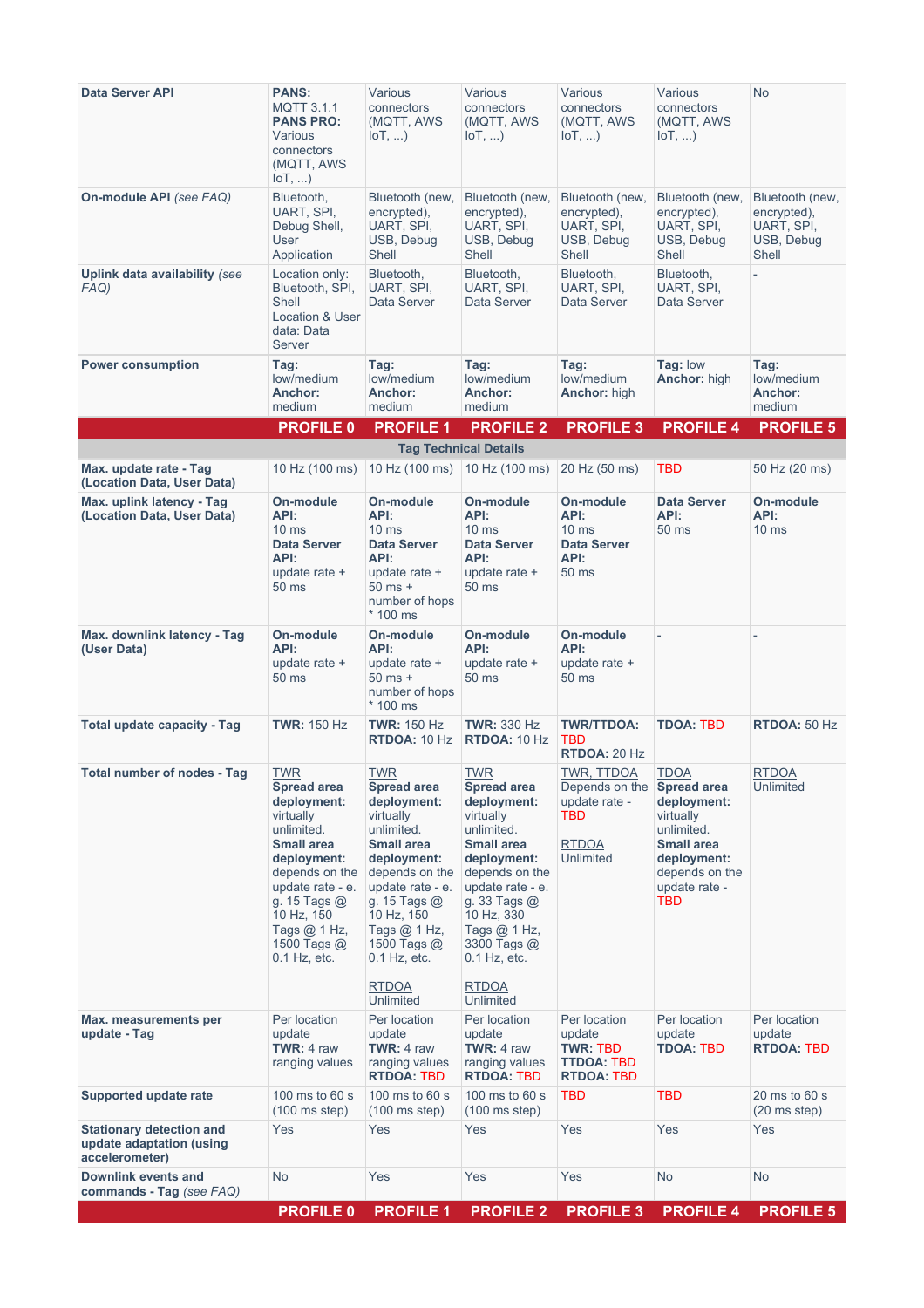| <b>Anchor Technical Details</b>                                 |                                                                                                                |                                                                                                                                                                                                                                                                                              |                                                                                                                                                                                                                                                                          |                                                                                                                                                                                                                                                                                                               |                                                                                                                |                                                                                                                                                                                                                            |
|-----------------------------------------------------------------|----------------------------------------------------------------------------------------------------------------|----------------------------------------------------------------------------------------------------------------------------------------------------------------------------------------------------------------------------------------------------------------------------------------------|--------------------------------------------------------------------------------------------------------------------------------------------------------------------------------------------------------------------------------------------------------------------------|---------------------------------------------------------------------------------------------------------------------------------------------------------------------------------------------------------------------------------------------------------------------------------------------------------------|----------------------------------------------------------------------------------------------------------------|----------------------------------------------------------------------------------------------------------------------------------------------------------------------------------------------------------------------------|
| Max. update rate - Anchor<br>(User Data)                        | 1/120 Hz (120<br>S)                                                                                            | TBD                                                                                                                                                                                                                                                                                          | TBD                                                                                                                                                                                                                                                                      | TBD                                                                                                                                                                                                                                                                                                           | No                                                                                                             | No                                                                                                                                                                                                                         |
| Total number of nodes -<br><b>Anchor</b>                        | <b>Spread area</b><br>deployment:<br>virtually<br>unlimited.<br><b>Small area</b><br>deployment:<br>30 Anchors | <b>Spread area</b><br>deployment:<br>virtually<br>unlimited.<br><b>Small area</b><br>deployment:<br>30 Anchors                                                                                                                                                                               | <b>Spread area</b><br>deployment:<br>virtually<br>unlimited.<br><b>Small area</b><br>deployment:<br>30 Anchors                                                                                                                                                           | <b>Spread area</b><br>deployment:<br>virtually<br>unlimited.<br><b>Small area</b><br>deployment:<br>30 Anchors                                                                                                                                                                                                | <b>Spread area</b><br>deployment:<br>virtually<br>unlimited.<br><b>Small area</b><br>deployment:<br>30 Anchors | <b>Spread area</b><br>deployment:<br>virtually<br>unlimited.<br><b>Small area</b><br>deployment:<br>30 Anchors                                                                                                             |
| Downlink events and<br>commands - Anchor (see FAQ)              | <b>No</b>                                                                                                      | Yes                                                                                                                                                                                                                                                                                          | Yes                                                                                                                                                                                                                                                                      | Yes                                                                                                                                                                                                                                                                                                           | Yes                                                                                                            | <b>No</b>                                                                                                                                                                                                                  |
|                                                                 | <b>PROFILE 0</b>                                                                                               | <b>PROFILE 1</b>                                                                                                                                                                                                                                                                             | <b>PROFILE 2</b>                                                                                                                                                                                                                                                         | <b>PROFILE 3</b>                                                                                                                                                                                                                                                                                              | <b>PROFILE 4</b>                                                                                               | <b>PROFILE 5</b>                                                                                                                                                                                                           |
|                                                                 |                                                                                                                |                                                                                                                                                                                                                                                                                              | <b>Security</b>                                                                                                                                                                                                                                                          |                                                                                                                                                                                                                                                                                                               |                                                                                                                |                                                                                                                                                                                                                            |
| <b>UWB encryption</b>                                           | Yes                                                                                                            | Yes                                                                                                                                                                                                                                                                                          | Yes                                                                                                                                                                                                                                                                      | Yes                                                                                                                                                                                                                                                                                                           | Yes                                                                                                            | Yes                                                                                                                                                                                                                        |
| Security (see FAQ)                                              | <b>No</b>                                                                                                      | Secure key<br>storage, secure<br>boot, node<br>authentication,<br>node access<br>revoke,<br>changes in<br>infrastructure<br>detection, whole<br>chain security                                                                                                                               | Secure key<br>storage, secure<br>boot, node<br>authentication,<br>node access<br>revoke,<br>changes in<br>infrastructure<br>detection, whole<br>chain security                                                                                                           | Secure key<br>storage, secure<br>boot, node<br>authentication,<br>node access<br>revoke,<br>changes in<br>infrastructure<br>detection, whole<br>chain security                                                                                                                                                | <b>TBD</b>                                                                                                     | Secure key<br>storage, secure<br>boot, changes<br>in infrastructure<br>detection                                                                                                                                           |
| <b>Bluetooth encryption</b>                                     | <b>No</b>                                                                                                      | Yes                                                                                                                                                                                                                                                                                          | Yes                                                                                                                                                                                                                                                                      | Yes                                                                                                                                                                                                                                                                                                           | Yes                                                                                                            | Yes                                                                                                                                                                                                                        |
| Tag privacy                                                     | <b>No</b>                                                                                                      | <b>TWR: No</b><br><b>RTDOA: Yes</b>                                                                                                                                                                                                                                                          | <b>TWR: No</b><br><b>RTDOA: Yes</b>                                                                                                                                                                                                                                      | TWR, TTDOA:<br>No<br><b>RTDOA: Yes</b>                                                                                                                                                                                                                                                                        | <b>No</b>                                                                                                      | Yes                                                                                                                                                                                                                        |
|                                                                 | <b>PROFILE 0</b>                                                                                               | <b>PROFILE 1</b>                                                                                                                                                                                                                                                                             | <b>PROFILE 2</b>                                                                                                                                                                                                                                                         | <b>PROFILE 3</b>                                                                                                                                                                                                                                                                                              | <b>PROFILE 4</b>                                                                                               | <b>PROFILE 5</b>                                                                                                                                                                                                           |
|                                                                 |                                                                                                                |                                                                                                                                                                                                                                                                                              | <b>Other features</b>                                                                                                                                                                                                                                                    |                                                                                                                                                                                                                                                                                                               |                                                                                                                |                                                                                                                                                                                                                            |
| <b>Network collision avoidance,</b><br>detection and resolution | Yes                                                                                                            | Yes                                                                                                                                                                                                                                                                                          | Yes                                                                                                                                                                                                                                                                      | Yes                                                                                                                                                                                                                                                                                                           |                                                                                                                | Yes                                                                                                                                                                                                                        |
| <b>UWB network co-existence</b>                                 | Yes                                                                                                            | Yes                                                                                                                                                                                                                                                                                          | Yes                                                                                                                                                                                                                                                                      | Yes                                                                                                                                                                                                                                                                                                           | <b>No</b>                                                                                                      | Yes                                                                                                                                                                                                                        |
| <b>UWB firmware update</b>                                      | Yes (distributed<br>automatically)                                                                             | Yes (distributed<br>automatically)                                                                                                                                                                                                                                                           | Yes (distributed<br>automatically)                                                                                                                                                                                                                                       | Yes (distributed<br>automatically)                                                                                                                                                                                                                                                                            | Yes (anchor<br>only, distributed<br>automatically)                                                             | Yes (distributed<br>automatically)                                                                                                                                                                                         |
| <b>BLE firmware update</b>                                      | Yes                                                                                                            | <b>No</b>                                                                                                                                                                                                                                                                                    | <b>No</b>                                                                                                                                                                                                                                                                | <b>No</b>                                                                                                                                                                                                                                                                                                     | <b>No</b>                                                                                                      | <b>No</b>                                                                                                                                                                                                                  |
| High accuracy time trigger for<br>synchronous devices           | <b>No</b>                                                                                                      | <b>TBD</b>                                                                                                                                                                                                                                                                                   | <b>TBD</b>                                                                                                                                                                                                                                                               | <b>TBD</b>                                                                                                                                                                                                                                                                                                    | <b>No</b>                                                                                                      | <b>TBD</b>                                                                                                                                                                                                                 |
| QoS                                                             | <b>No</b>                                                                                                      | <b>TBD</b>                                                                                                                                                                                                                                                                                   | <b>TBD</b>                                                                                                                                                                                                                                                               | <b>TBD</b>                                                                                                                                                                                                                                                                                                    | <b>No</b>                                                                                                      | <b>No</b>                                                                                                                                                                                                                  |
|                                                                 | <b>PROFILE 0</b>                                                                                               | <b>PROFILE 1</b>                                                                                                                                                                                                                                                                             | <b>PROFILE 2</b>                                                                                                                                                                                                                                                         | <b>PROFILE 3</b>                                                                                                                                                                                                                                                                                              | <b>PROFILE 4</b>                                                                                               | <b>PROFILE 5</b>                                                                                                                                                                                                           |
|                                                                 |                                                                                                                |                                                                                                                                                                                                                                                                                              | <b>Information for Geeks</b>                                                                                                                                                                                                                                             |                                                                                                                                                                                                                                                                                                               |                                                                                                                |                                                                                                                                                                                                                            |
| On-module storage<br>(configuration, user data)                 | Yes                                                                                                            | Yes                                                                                                                                                                                                                                                                                          | Yes                                                                                                                                                                                                                                                                      | Yes                                                                                                                                                                                                                                                                                                           | Yes                                                                                                            | Yes                                                                                                                                                                                                                        |
| <b>TLS support over Ethernet</b>                                | <b>No</b>                                                                                                      | TLS 1.2+                                                                                                                                                                                                                                                                                     | TLS 1.2+                                                                                                                                                                                                                                                                 | TLS 1.2+                                                                                                                                                                                                                                                                                                      | TLS 1.2+                                                                                                       | No                                                                                                                                                                                                                         |
| <b>UWB Encryption</b>                                           | <b>AES-128</b>                                                                                                 | <b>AES-128</b>                                                                                                                                                                                                                                                                               | <b>AES-128</b>                                                                                                                                                                                                                                                           | <b>AES-128</b>                                                                                                                                                                                                                                                                                                | <b>No</b>                                                                                                      | <b>AES-128</b>                                                                                                                                                                                                             |
| <b>Bluetooth encryption</b>                                     | <b>No</b>                                                                                                      | <b>AES-128</b>                                                                                                                                                                                                                                                                               | <b>AES-128</b>                                                                                                                                                                                                                                                           | <b>AES-128</b>                                                                                                                                                                                                                                                                                                | <b>AES-128</b>                                                                                                 | <b>AES-128</b>                                                                                                                                                                                                             |
| <b>Security features</b>                                        | Optimized for<br>device with<br>memory and<br>power<br>constraints, low<br>communication<br>overhead           | Hardware root<br>of trust, secure<br>boot, node<br>authentication.<br>key exchange,<br>node access<br>revoke,<br>changes in<br>infrastructure<br>detection, whole<br>chain security,<br>optimized for<br>device with<br>memory and<br>power<br>constraints, low<br>communication<br>overhead | Hardware root<br>of trust, secure<br>boot, node<br>authentication,<br>key exchange,<br>node access<br>revoke,<br>changes in<br>infrastructure<br>chain security,<br>optimized for<br>device with<br>memory and<br>power<br>constraints, low<br>communication<br>overhead | Hardware root<br>of trust, secure<br>boot, node<br>authentication,<br>key exchange,<br>node access<br>revoke,<br>changes in<br>infrastructure<br>detection, whole detection, whole<br>chain security,<br>optimized for<br>device with<br>memory and<br>power<br>constraints, low<br>communication<br>overhead | Hardware root<br>of trust, secure<br>boot, anchor<br>authentication                                            | Hardware root<br>of trust, secure<br>boot. anchor<br>authentication,<br>changes in<br>infrastructure<br>detection,<br>optimized for<br>device with<br>memory and<br>power<br>constraints, low<br>communication<br>overhead |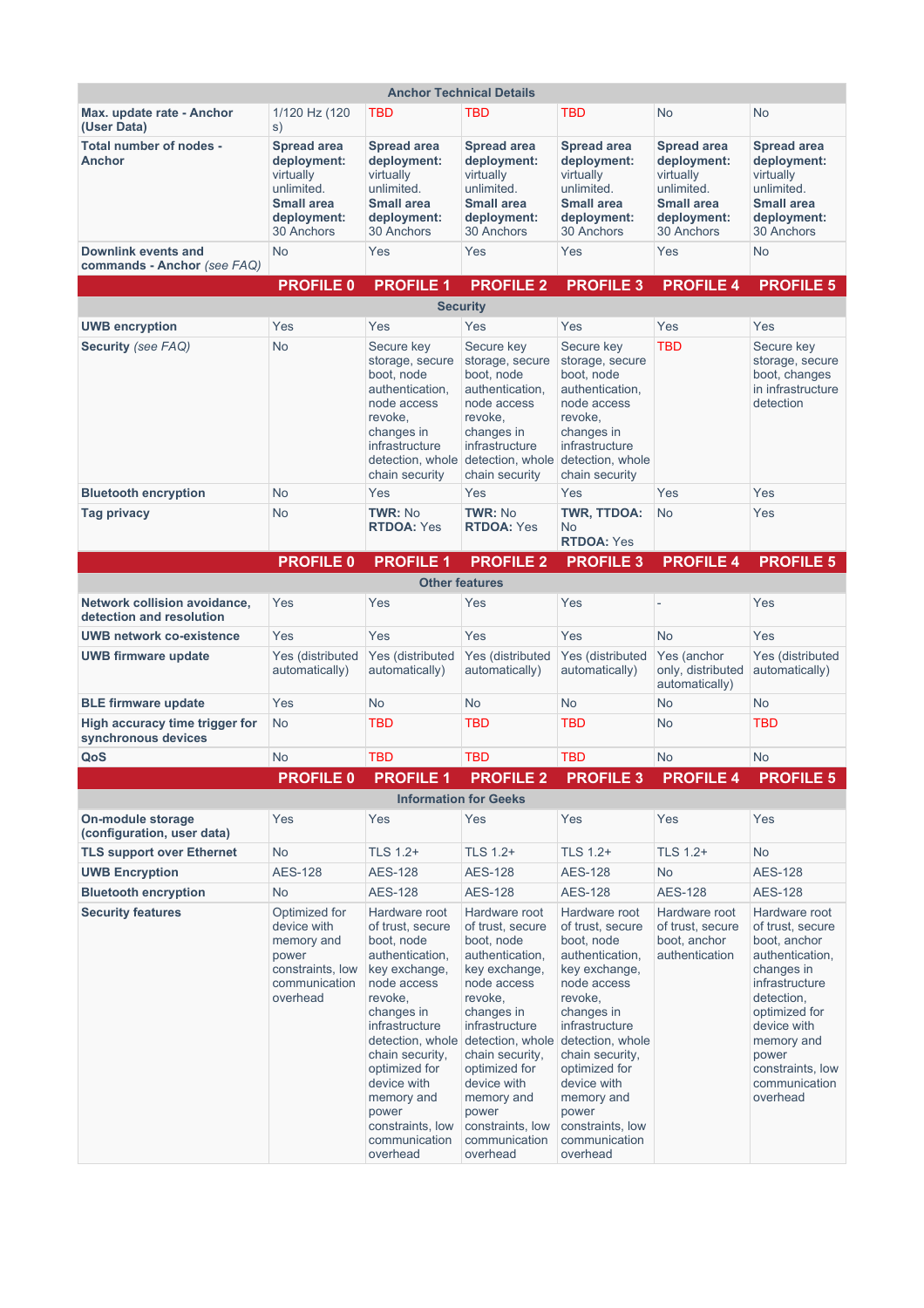| Designed to be resistant<br>against | Data replay,<br>unauthorized<br>nodes.<br>extension<br>attack, data<br>extraction,<br>power<br>interruption.<br><b>DoS</b> | Data replay,<br>unauthorized<br>nodes,<br>extension<br>attack, data<br>extraction,<br>power<br>interruption,<br><b>DoS</b> | Data replay,<br>unauthorized<br>nodes.<br>extension<br>attack, data<br>extraction,<br>power<br>interruption,<br><b>DoS</b> | Data replay,<br>unauthorized<br>nodes.<br>extension<br>attack, data<br>extraction,<br>power<br>interruption,<br><b>DoS</b> | <b>TBD</b>         | Data replay,<br>unauthorized<br>nodes,<br>extension<br>attack, data<br>extraction,<br>power<br>interruption,<br><b>DoS</b> |
|-------------------------------------|----------------------------------------------------------------------------------------------------------------------------|----------------------------------------------------------------------------------------------------------------------------|----------------------------------------------------------------------------------------------------------------------------|----------------------------------------------------------------------------------------------------------------------------|--------------------|----------------------------------------------------------------------------------------------------------------------------|
| <b>Operating system</b>             | eCos RTOS                                                                                                                  | <b>Zephyr RTOS</b>                                                                                                         | Zephyr RTOS                                                                                                                | <b>Zephyr RTOS</b>                                                                                                         | <b>Zephyr RTOS</b> | <b>Zephyr RTOS</b>                                                                                                         |
| <b>Bluetooth stack</b>              | BT 4.2.<br>SoftDevice                                                                                                      | BT 5.0, Zephyr                                                                                                             | BT 5.0, Zephyr                                                                                                             | BT 5.0, Zephyr                                                                                                             | BT 5.0, Zephyr     | BT 5.0, Zephyr                                                                                                             |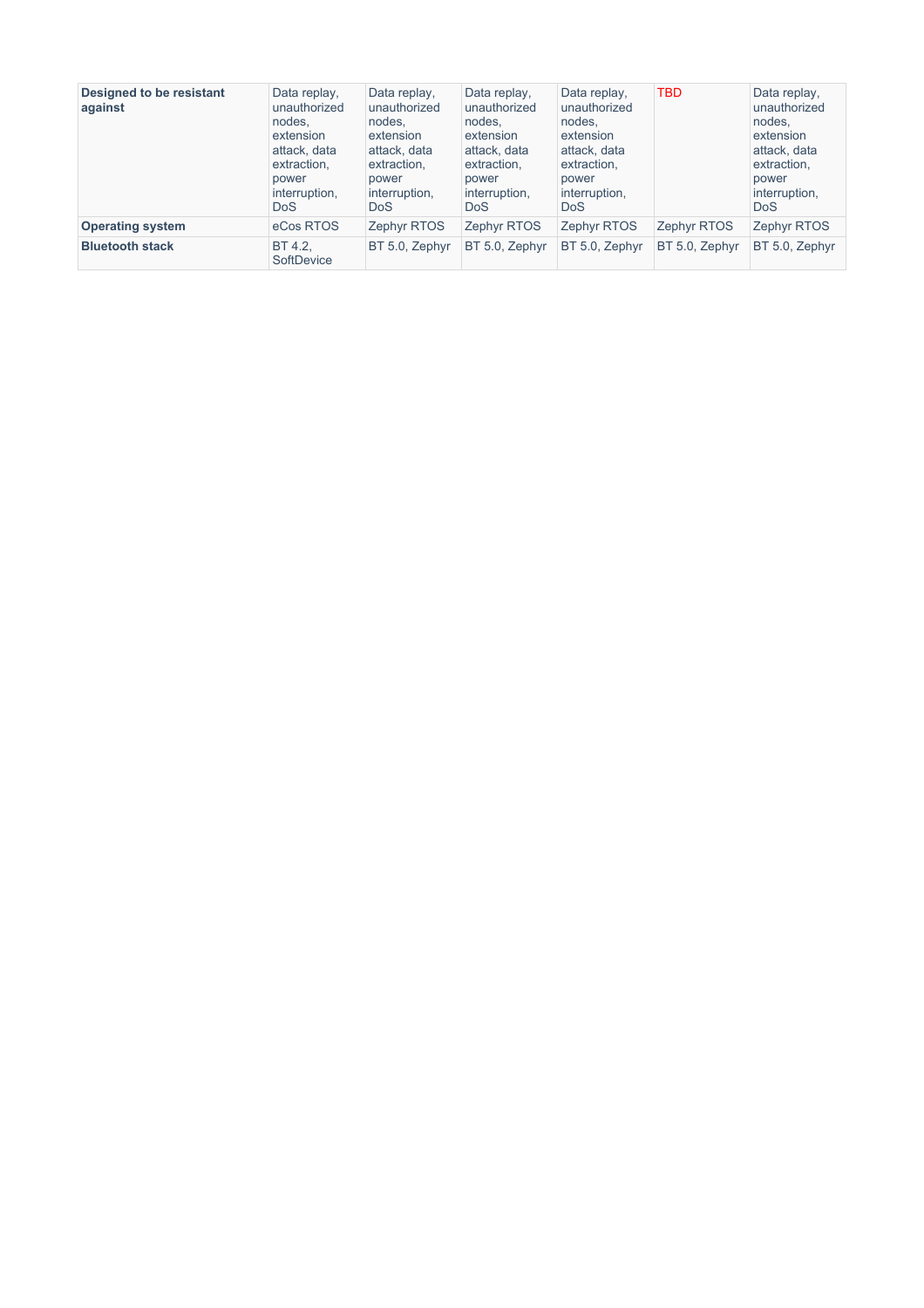

#### **Development Kits comparison**

| <b>VARIANT</b>                                                                         | <b>LEAPS</b><br><b>FLEX</b>          | <b>LEAPS PRO</b>                                                              | <b>LEAPS NAV</b>               | <b>PANS PRO</b>                      | <b>MDEK1001</b><br><b>PANS</b> |  |  |  |  |
|----------------------------------------------------------------------------------------|--------------------------------------|-------------------------------------------------------------------------------|--------------------------------|--------------------------------------|--------------------------------|--|--|--|--|
| <b>AVAILABILITY</b>                                                                    |                                      | Subscribe to our mailing list to get informed when our products are available |                                |                                      | via Decawave                   |  |  |  |  |
|                                                                                        | <b>Summary</b>                       |                                                                               |                                |                                      |                                |  |  |  |  |
| What can you do with the kit?                                                          |                                      | System evaluation and proof of concept deployment                             |                                |                                      | Evaluation                     |  |  |  |  |
| Use in production deployment                                                           | Yes                                  | Yes                                                                           | Yes                            | Yes                                  | Limited                        |  |  |  |  |
| <b>Extendable with more devices</b>                                                    | Yes                                  | Yes                                                                           | Yes                            | Yes                                  | Yes                            |  |  |  |  |
| Update from MDEK1001 PANS to<br><b>LEAPS</b> (limited, only for evaluation<br>purpose) | Optional                             | <b>No</b>                                                                     | Optional                       |                                      |                                |  |  |  |  |
|                                                                                        |                                      | <b>Hardware features</b>                                                      |                                |                                      |                                |  |  |  |  |
| <b>Mounting options</b>                                                                | Camera mount                         | Camera mount                                                                  | Camera mount                   | Camera mount                         | Unknown                        |  |  |  |  |
| <b>Enclosures for all devices</b>                                                      | Yes                                  | Yes                                                                           | Yes                            | Yes                                  | Partially (not for RPI)        |  |  |  |  |
| Power supply                                                                           | USB, 10-36V, PoE,<br>battery backup  | USB, 10-36V, PoE,<br>battery backup                                           | USB, 10-36V, battery<br>backup | USB, 10-36V, PoE,<br>battery backup  | USB, 5V, battery backup        |  |  |  |  |
| <b>Connectivity</b>                                                                    | Ethernet<br>WIFI (will be available) | Ethernet<br>WIFI (will be available)                                          |                                | Ethernet<br>WIFI (will be available) | RPI (Ethernet, WIFI)           |  |  |  |  |
| Gateway using Raspberry PI (RPI)                                                       | <b>No</b>                            | <b>No</b>                                                                     | <b>No</b>                      | <b>No</b>                            | Yes                            |  |  |  |  |
| <b>Content</b>                                                                         |                                      |                                                                               |                                |                                      |                                |  |  |  |  |
| <b>LEAPS hardware and software</b>                                                     |                                      | To be specified                                                               |                                |                                      |                                |  |  |  |  |
| <b>DWM1001-DEV</b>                                                                     | $\overline{\phantom{a}}$             | ٠                                                                             |                                | $\overline{\phantom{a}}$             | 12                             |  |  |  |  |
| <b>PANS Software Package</b>                                                           |                                      |                                                                               |                                |                                      | Yes                            |  |  |  |  |